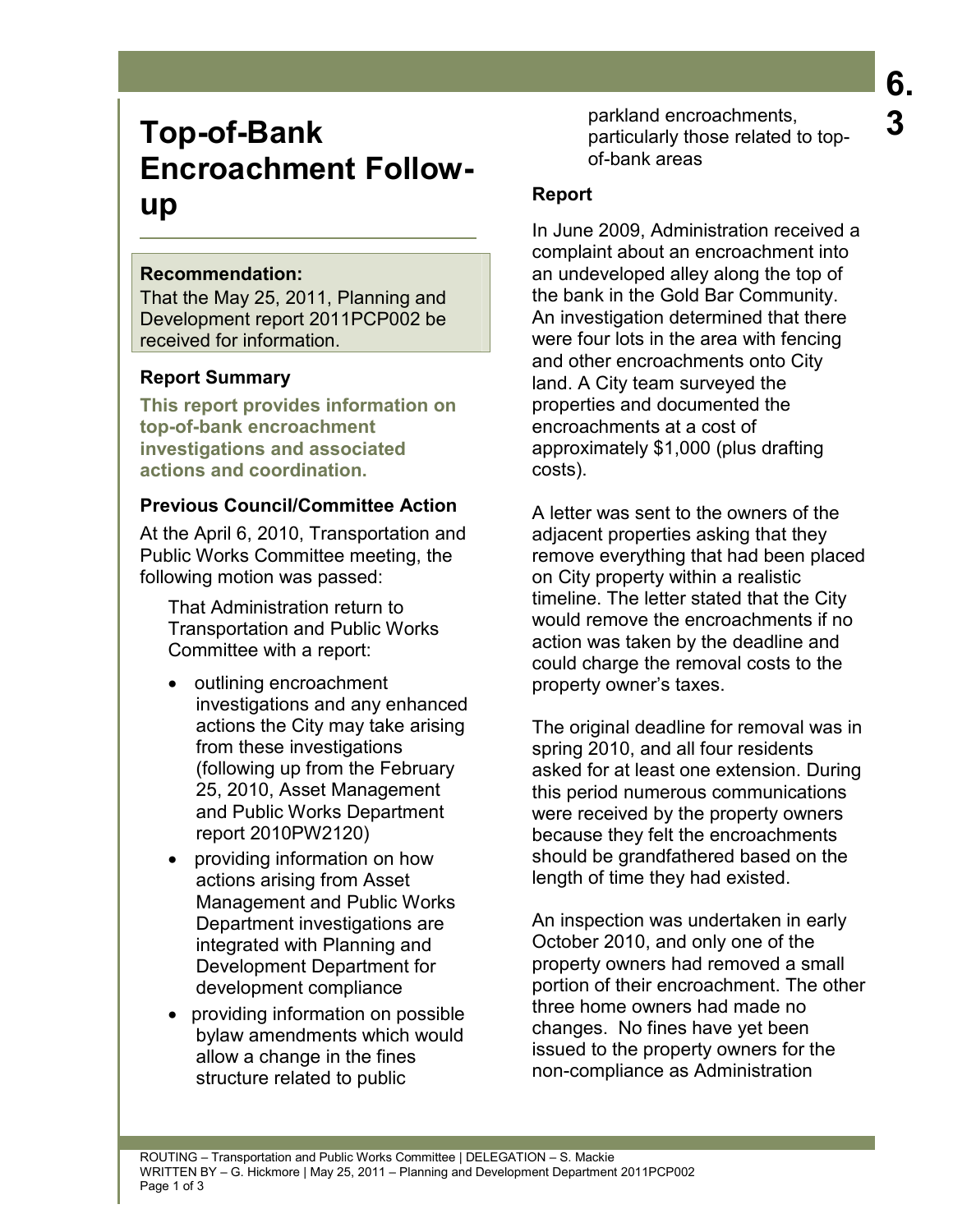### **Top-of-Bank Encroachment Follow-up**

continues to work with them to resolve the issues.

In late October 2010, the sites were visited to determine the cost of removing the encroachments and restoring the lands back to their original state. The estimated cost to remove the remaining encroachments is approximately \$10,000 - \$12,000.

In April 2011, the four property owners were issued "orders to comply" under section 545 of the *Municipal Government Act*. The orders indicate that the encroachments must be removed from City lands by June 1, 2011. At that time, an inspection will be carried out to determine compliance with these orders. Should the owners choose not to remove the encroachments, Administration will use existing operating budget to ensure compliance and will pursue the recovery of costs from the owners. An increased budget may need to be proposed to continue with removal of encroachments in other areas in 2012 if these costs cannot be recovered.

Other than complaints, Administration's current involvement in encroachments is through the Compliance Certificate process. Through this process a property owner submits a Real Property Report for review by the City to assess whether the property is compliant with the Zoning Bylaw. Any encroachments identified through this process trigger the requirement for an Encroachment Application or removal of the unauthorized use of public land.

The identification of encroachments is limited to the scope and content of the Real Property Report unless a site visit

is conducted. Site visits to verify site conditions are not typically conducted due to the cost associated with this work. Administration will continue to monitor encroachments through this process.

Encroachments on parkland are not permitted under Unauthorized Use of Parkland Bylaw 12308, without the approval of the City Manager. Encroachments can be allowed under very limited circumstances, including:

- removal of an encroaching structure might compromise bank stability
- the encroachment exists because of undue hardship created by difficult topography
- the encroachment is very minor

Most encroachments do not satisfy these considerations.

Administration is able to control encroachments onto parkland and issue fines under the Unauthorized Use of Parkland Bylaw 12308. The minimum specified fine is \$250 and can be up to a maximum of \$10,000. At the discretion of Administration, the City has the ability to remove unauthorized uses or structures on public lands. Investigations and enforcement action will continue.

Encroachments tend to occur where there are no publicly constructed improvements (roadway or trails) along the top-of-bank. Of the 454 suspected encroachments, 314 (70 percent) are along the top-of-bank. Of these 285 (over 90 percent) are in areas with no formal road or walkway (reference February 22, 2010, Asset Management